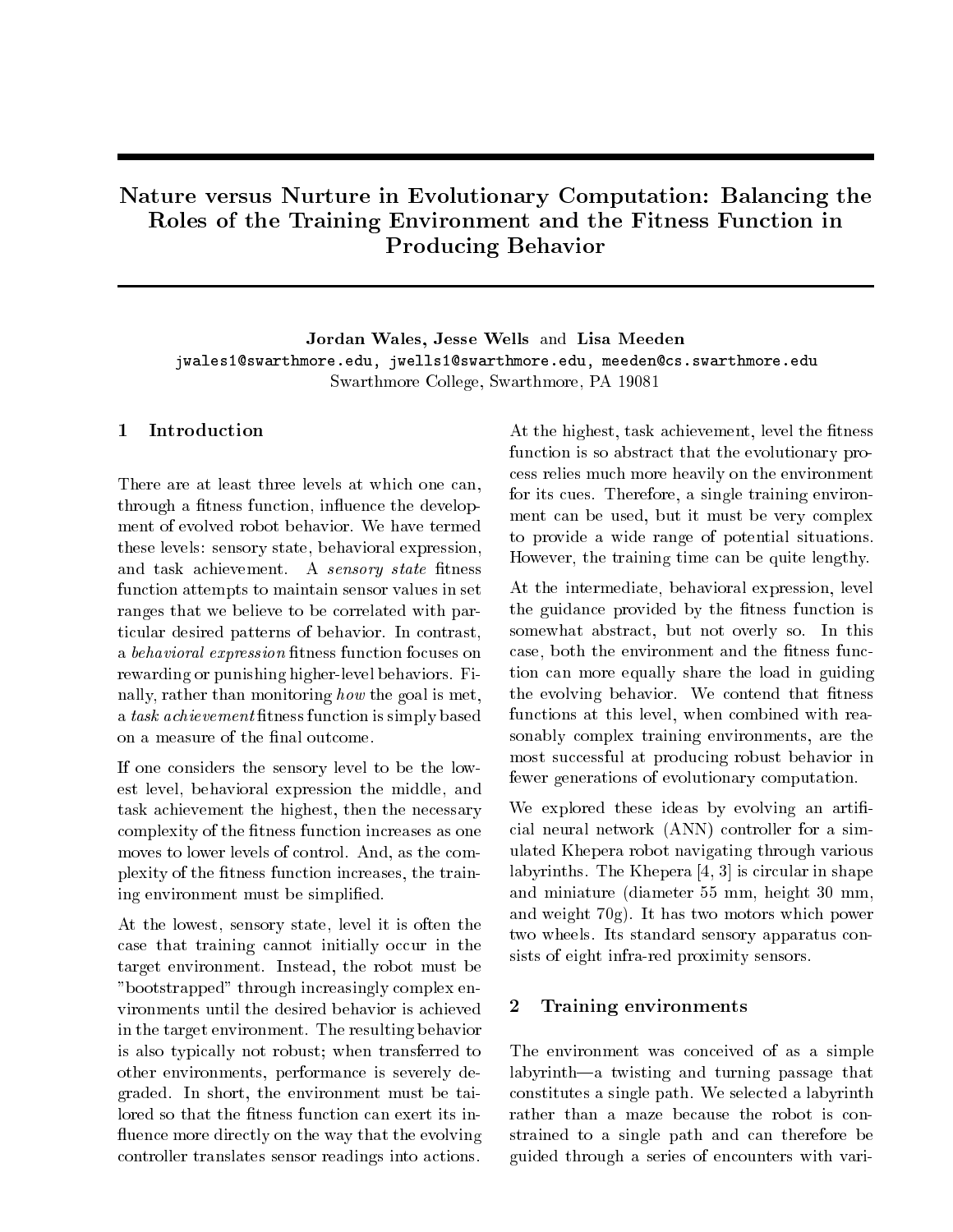

Figure 1: The rectilinear environment.



Figure 2: The dead end environment.

ous types of obstructions and path congurations. This constrained environment provides a good forum for the development of a controller able to successfully maneuver in tight spaces.

Three different environments were used. Each was developed to abide by the labyrinth paradigm while presenting a different set of principle features. The rectilinear environment, shown in Figure 1, contains 90-degree turns and two dimensional corners only. The dead end environment, shown in Figure 2, contains 90 degree turns, one and two dimensional corners and a dead end. The angle environment, shown in Figure 3, contains turns of multiple angles, and one and two dimensional corners.

The differences in the environments can be illustrated by rating their difficulty. The rectilinear environment is clearly simpler than the other two. All passages are of equal width, all turns are 90



Figure 3: The angle environment.

degrees, and each turn is bounded by a straight passage. The dead end environment is more dif ficult than this because a 180 degree turn is required at the dead end, and the additional one dimensional turns are more difficult to sense. The angle environment is the most difficult because, in addition to one dimensional turns, it also has passages of uneven width and turns of multiple angles.

#### 3Fitness Functions

In designing possible fitness functions for this task, we began with Floreano and Mondada's idea of creating fitness criteria based on variables that can be directly measured on the robot at each time step  $[1]$ . For example, they designed a fitness function for navigation and obstacle avoidance that maximized the product of three components: speed, straightness of motion, and distance from obstacles.

### 3.1 Sensory State

The design of this fitness function was predicated upon the assumption that we wanted the robot to develop specic behaviors, and that these behaviors would lead to successful navigation of the labyrinth. The desired behavior was straight and fast forward motion between the parallel walls.

We took an explicit approach to ensuring the last of these conditions, movement between parallel walls, would be met through what we termed the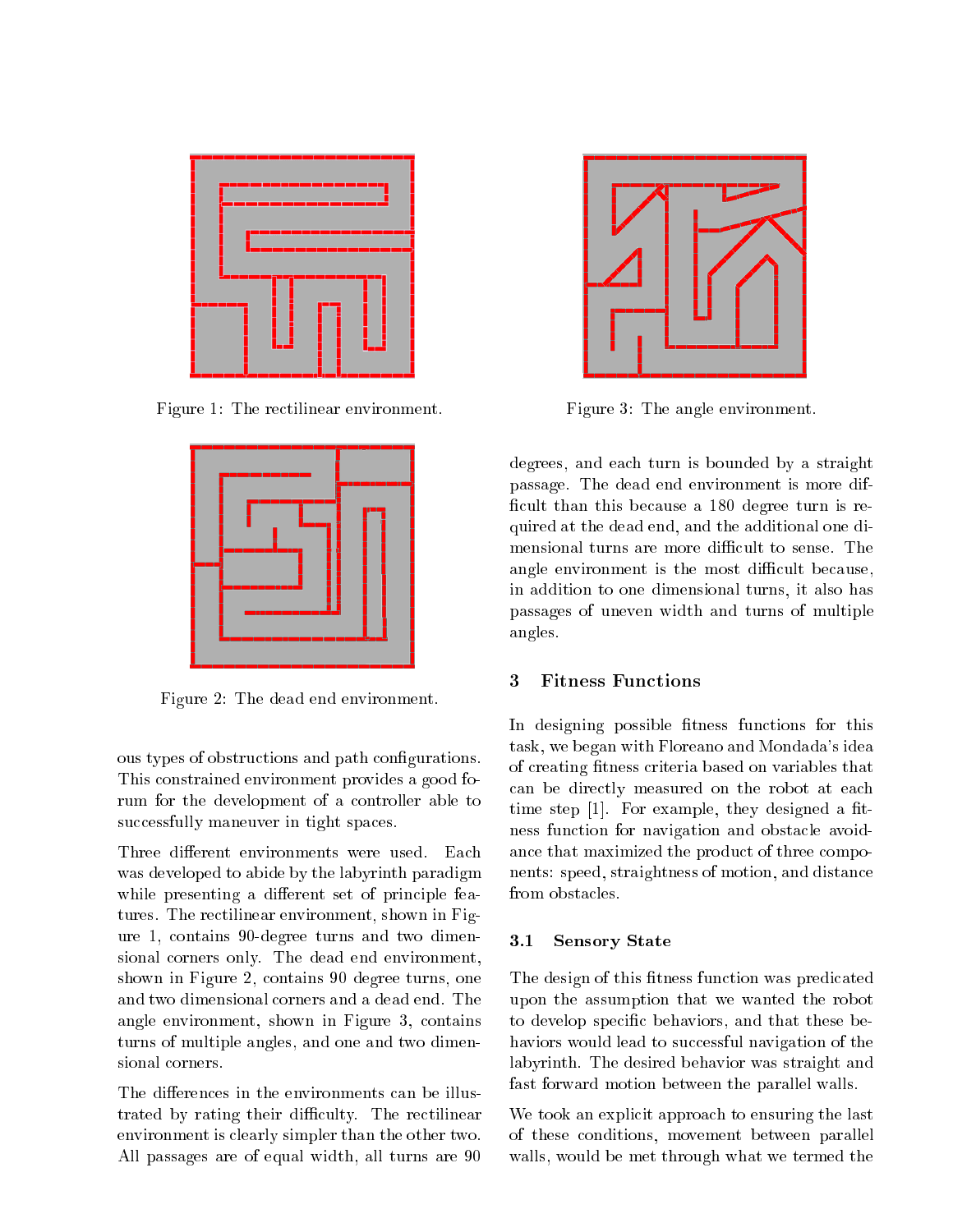Voronoi criterion. Based on the assumption that the ANN would use sensory data to determine its next move, we hypothesized that the sensory state of the robot would be a good indicator of how well it was maintaining its path between the walls on either side of the corridor. Therefore, obstacle-avoiding behavior would be characterized by infra-red readings that were equal on both sides of the robot.

In experimenting with various sensory-based fitness functions, we discovered that the evolutionary process found numerous loopholes through which the robot was able to obtain a high score by selecting an undesired, simpler behavior. These loopholes required further modifications of the fitness function, eventually leading to a rather ad hoc and unweildy fitness measure. This fitness function maximized the product of maintaining centeredness, speed, and straightness. In addition, the result was decremented when a collision occurred.

### 3.2 Behavioral Expression

Rather than attempt to reward the robot for sensor states that we believed were indicative of good behavior, we elected to score the robot directly on behavior. This philosophy led us to remove the Voronoi criterion and to reward the robot, as before, for straight and fast motion, with a decrement for collisions. This removed our bias that being centered in the passageways was an important aspect to solving the task.

## 3.3 Task Achievement

This final fitness function was by far the simplest. We evaluated performance based solely on the percentage of the environment covered by the robot. To calculate this, the environment was divided into a grid of robot-sized cells and each cell was initially marked as unvisited. Then as the robot moved, its current position was used to update the appropriate grid cell as visited. In this case, there is no explicit reward for moving fast, straight or avoiding obstacles. Yet, each of these features of movement are implicitly required in order to cover the most ground.

This led to some very interesting behaviors that were side effects of the discretized area measure we employed. Those results are explored in our discussion of experimental results.

### 4Experiments

Our aim was to investigate the effects and interactions of two variables—namely, training environment and fitness functions. We used the three fitness functions and the three environments described above. Each possible combination was evolved four times.

The ANN controller had a fixed, Elman-style architecture consisting of 8 inputs for the infra-red sensors, 3 hidden nodes, and 4 outputs to control wheel speeds. The goal of the evolutionary process was to find a successful set of weights. Each individual in the population was represented as a real-valued string of weights. Initially, the weights were set randomly, and each individual was evaluated for 300 simulated seconds. This is enough time to complete two loops through each labyrinth. Selection was done by tournament, with the loser being replaced by a mutated copy of the winner. No crossover was used. For details on the merits of this style of evolutionary computation see [2]. Each evolution consisted of 300 generations, with a population of size 30. The ANN controller that produced the best fitness score during the evolutionary process was returned as the result.

Each best ANN from each of four evolutions was tested in each environment 4 times. This final evaluation was whether the robot traversed the entire path of the labyrinth or not. This was considered the ultimate measure of success for a labyrinth navigating robot.

### 5Results

Path completions were infrequent for ANNs trained under the state-based fitness function, see Figure 4. As one would expect, path completion occurred most often in the Rectilinear environment—the environment most closely fulfilling the assumptions (straight, parallel pas-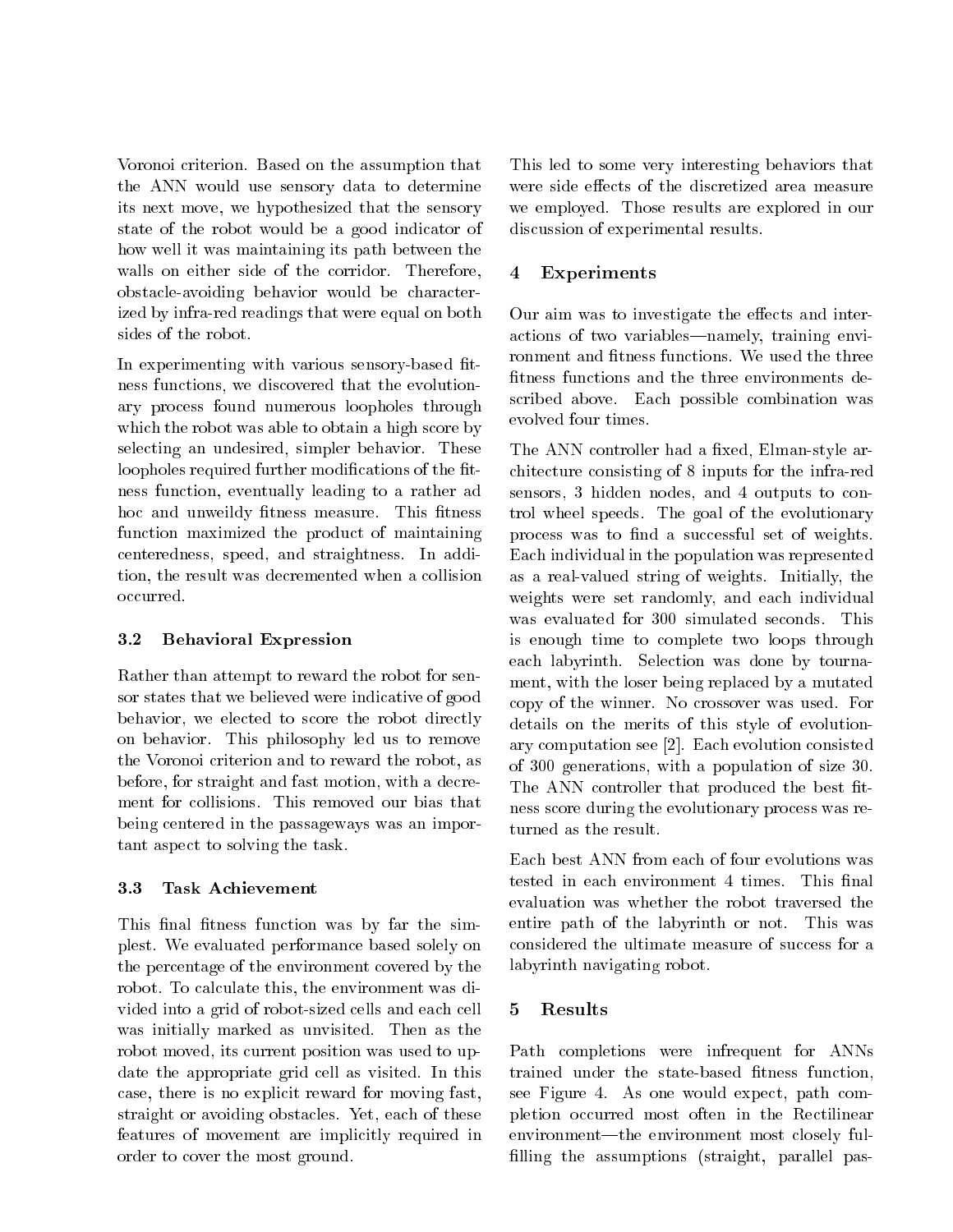

Figure 4: Labyrinth Completions by ANNs Trained under State Fitness Function

sages) upon which the Voronoi criterion was based.

It is interesting that ANNs trained in the Rectilinear environment under this fitness function performed equally well when tested in all three environments. This result accords with the assertion that a simple training environment allows the fitness function greater influence over ANN development. These results could be taken as indication that the theory of implicit progression (state implies behavior, which implies success) was indeed correct. However, these results should be treated with caution; the successful test runs by ANNs trained in the Rectilinear environment were all produced by one of the four ANNs. The other three trained in that environment with the statebased fitness function did not complete any runs successfully.

ANNs trained under the state-based function in the Angle and Dead End environments had only a few successes. The ANN trained in Angle had the most successes when tested in Rectilinear. Because of its configuration, Rectilinear is most con-

ducive to simple movement fulfilling the Voronoi criterion. With so few successes, it is difficult to draw reliable conclusions, however one should note that the ANN was more successful in Dead End even when trained in the Angle environment. This could possibly indicate, again, the dominance of the fitness function rather than the environment in formation of behavior.

Figure 5 shows results for ANNs evolved under the Behavioral Expression fitness function. This function may at first seem quite limited in its usefulness, obtaining a majority of successes only when trained in the Angle environment. It was predicted earlier that the behavior-based fitness function would produce ANNs with generalized behavior capable of dealing with novel features if those ANNs were given a rich enough training environment. Indeed, the ANNs trained in the Angle environment gave a strong performance on test in all environments. Behavior was generalized sufficiently to accommodate to novel features such as the dead end. Evidently, the Angle environment provided the rich environment that was needed.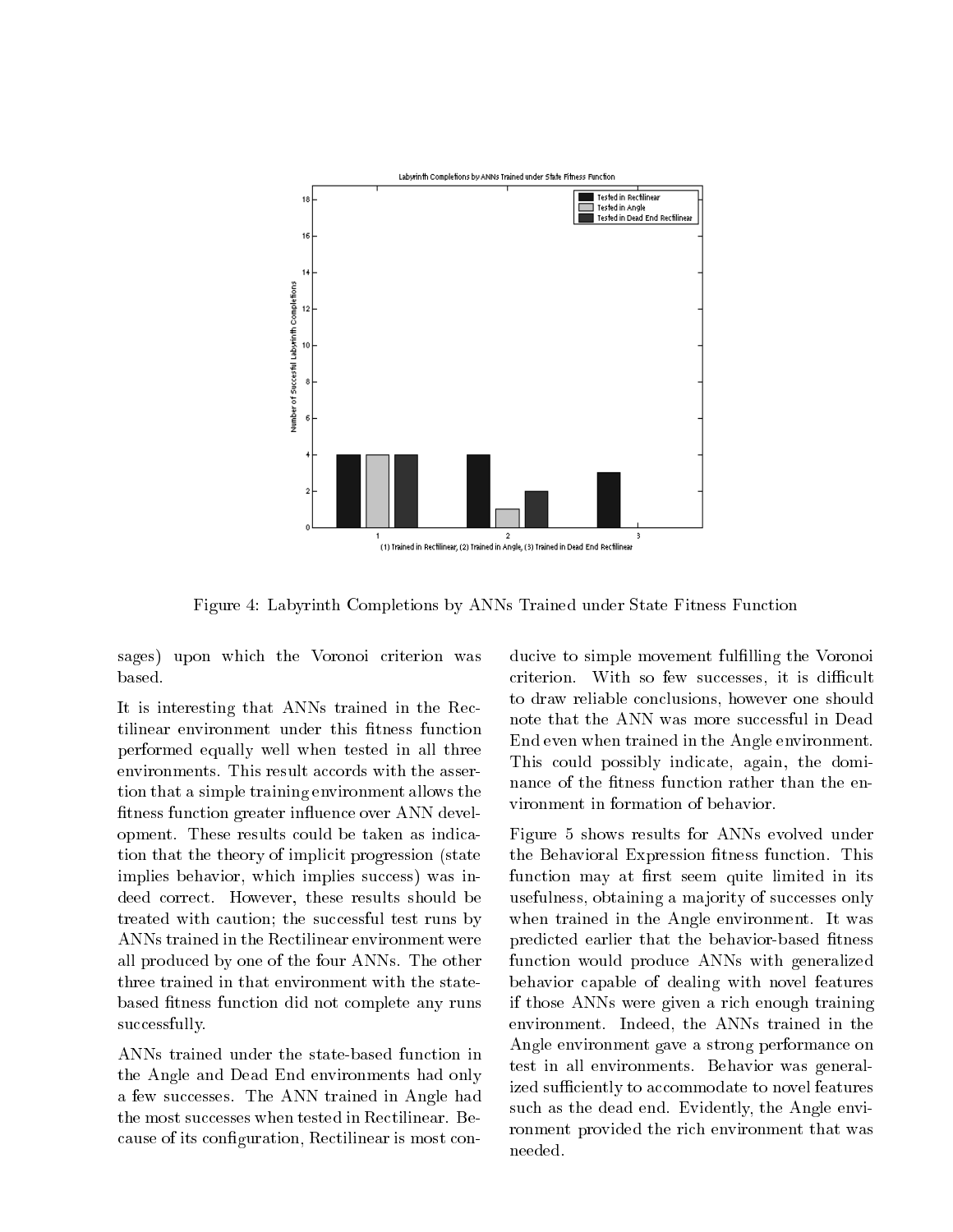

Figure 5: Labyrinth Completions by ANNs Trained under Behavioral Fitness Function

The ANNs trained in the Dead End environment did not have the benefit of the varying angles in their training experience. In test, it was observed that ANNs trained under the behavior-based and state-based fitness functions never became stuck on corners or projections. Their most common failure was to execute a 180-degree turn at a bend in the hall, leading to a doubling-back that prevented a complete path traversal in the allotted test time. Among ANNs trained in the rectilinear environments, the 180-degree turn usually came either at the first or second bend in the corridor. The robot would make another 180-degree turn at the next encountered forward obstacle, leading to a back-and-forth behavior confined to a single straight portion of the labyrinth.

ANNs trained in the Angle environment would fail by doubling back after several twists and turns through the labyrinth, retracing the path and losing a lot of time. This type of doubling back and path retracing was less frequently observed among ANNs trained in Rectilinear environments.

We hypothesize that the reason for this lies in

the geometry of the turns required by the purely rectilinear environments: they require only 180 degree and and 90-degree turns, permitting the robot to turn blindly 90 or 180 degrees toward the closest obstacle-free heading as soon as it is confronted with a forward obstacle. The Angle environment, presenting bends with a variety of severities, forces the robot to monitor its sensors while executing a turn. Thus, the Angle-trained ANN can deal with the dead end, even though such a turn was previously not required of it, because the requirements of the varying angles produce behavior that generalizes well to a dead-end turn-around.

Following this logic, it is to be expected that the ANNs trained in purely rectilinear environments will be ill-equipped for the angle environment since there is nothing in those environments to encourage a more complex turning ability.

The Task Achievement fitness function ensures that the dominant ANNs are those that can cover the most ground in the environment. Peculiarities of our method for determining area covered led to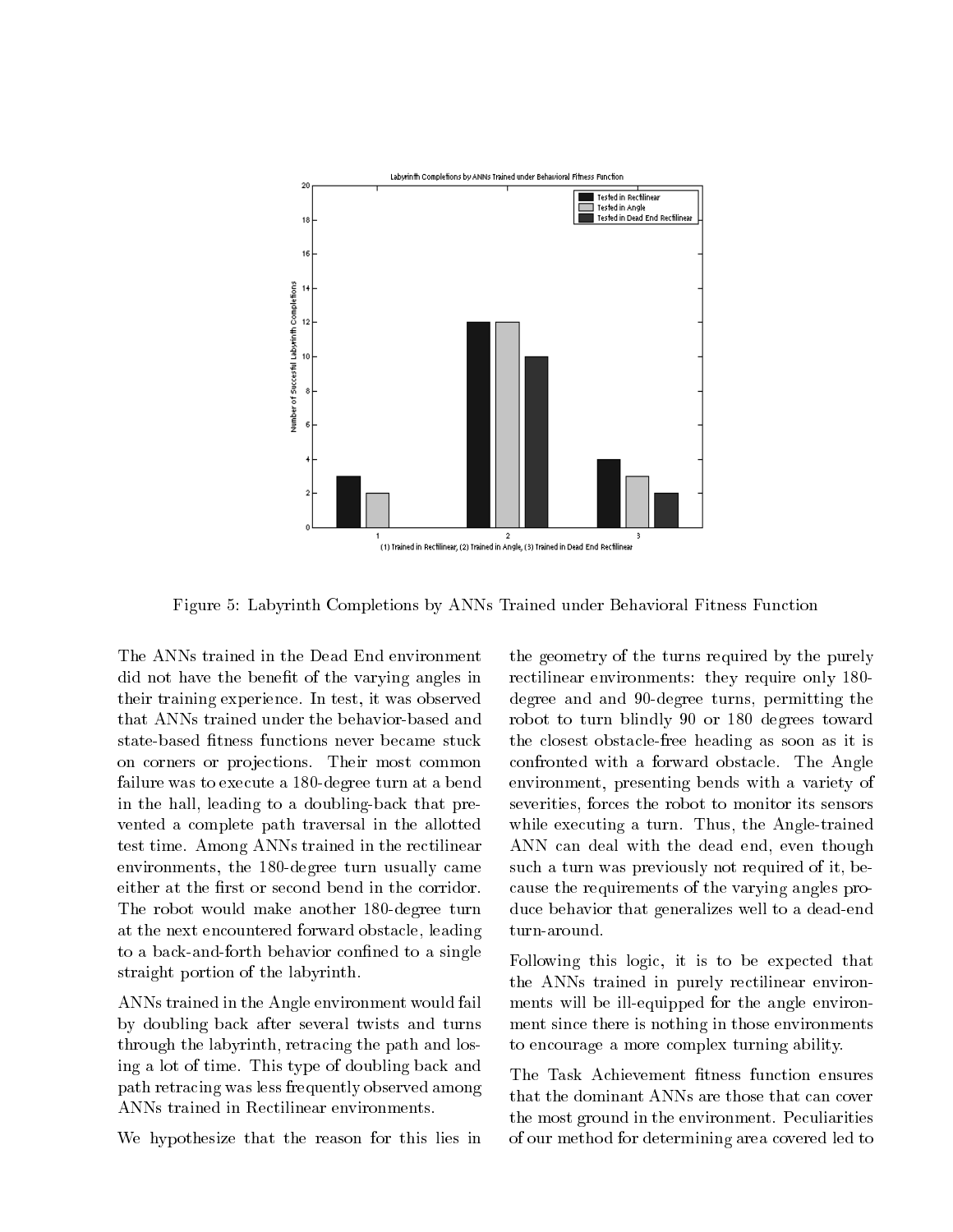

Figure 6: Labyrinth Completions by ANNs Trained under Task Achievement Fitness Function

some strange behaviors. The environment was divided into grid squares measuring 30 units on a side. The robot itself is circular with a diameter of 60 units. It was observed that the robot would often move sinusoidally through corridors, passing through as many grid squares as possible. Some robots clung to the walls of the corridor, resulting in slow movement that prevented successful path traversal.

Figure 6 shows that these ANNs performed consistently well in the basic Rectilinear environment but in other environments performance was not appreciably better than that of the state-based ANN. Getting stuck on corners and in angles were the most common failure of the Task Achievement trained ANNs. This makes sense if one considers that conservative turning helps prevent the robot from doubling back, permitting it to maximize ground covered.

By the same token, this reluctance to turn results in a luck-of-the-draw turning behavior. At an angle, there may be no clearly free heading in the forward sensor readings; this is surely the

case with the dead end. In situations where the necessary turn is not crisply defined in the forward sensor readings, the ANN, having learned to avoid doubling back, often does not complete the required turn in time. Also, having evolved to move along walls rather than at a distance from them, the ANN may not turn the robot out of corners into which it has moved. All these factors lead to the results observed—consistent success occurs only in the simple, well-defined rectilinear environment.

Without a general behavioral goal to guide it, the ANN develops to perform as well as possible when confronted with features from the training environment. Further investigations hint that, under the Task Achievement fitness function, a much longer training period with a larger population and a more complex environment produces ANNs which are more robust. However, the ANN trained under this function does not produce generalized behavior patterns. Therefore, novel features are never dealt with particularly well. When considering the number of 90-degree turns necessary in all three environments, it is easy to